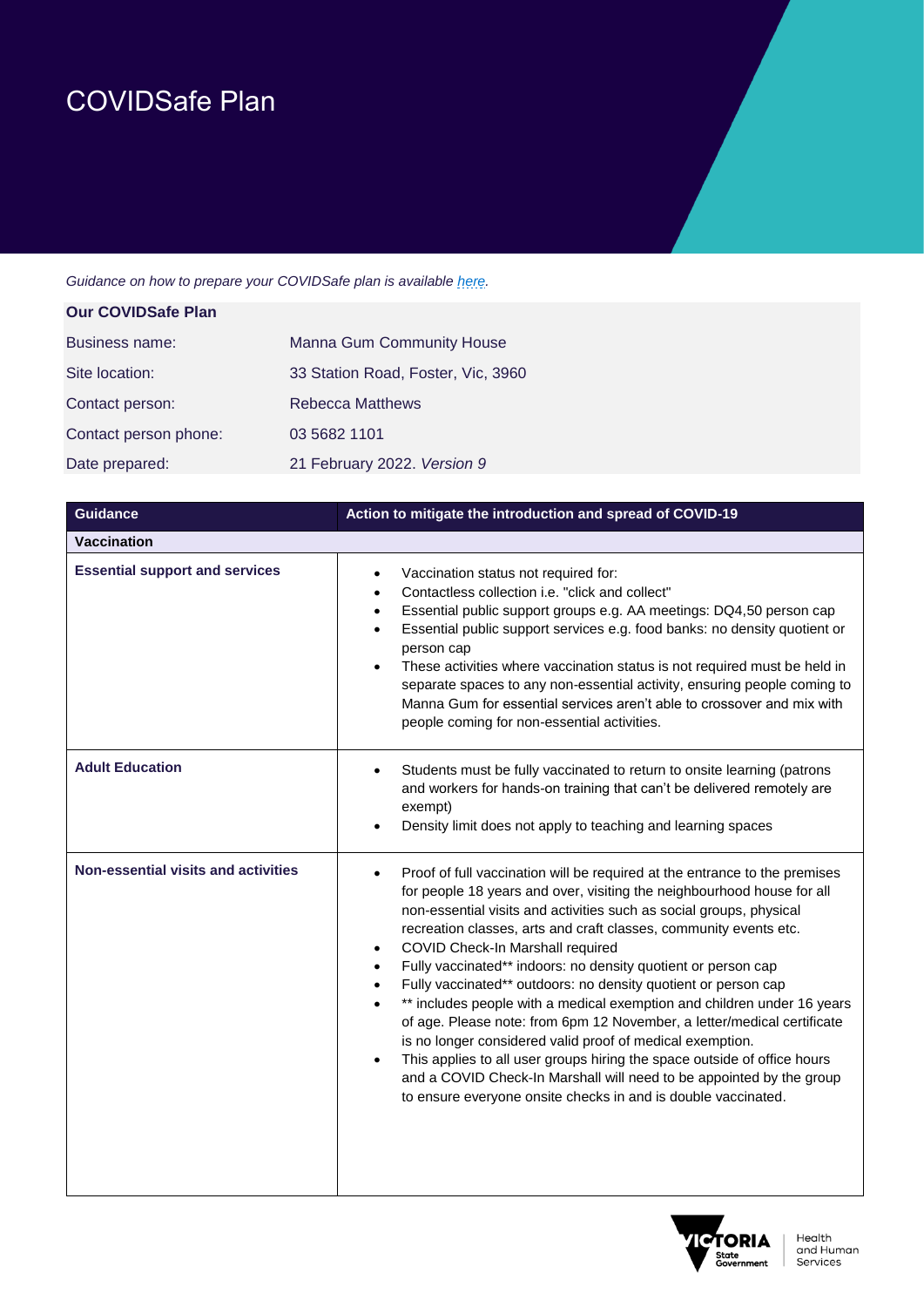| <b>Guidance</b>                                                                                                                                                                                                                                        | Action to mitigate the introduction and spread of COVID-19                                                                                                                                                                                                                                                                                                                                                                                                                                                                                                                                                                                                                                                                                                                                                                                                                                                                                   |
|--------------------------------------------------------------------------------------------------------------------------------------------------------------------------------------------------------------------------------------------------------|----------------------------------------------------------------------------------------------------------------------------------------------------------------------------------------------------------------------------------------------------------------------------------------------------------------------------------------------------------------------------------------------------------------------------------------------------------------------------------------------------------------------------------------------------------------------------------------------------------------------------------------------------------------------------------------------------------------------------------------------------------------------------------------------------------------------------------------------------------------------------------------------------------------------------------------------|
| <b>Hygiene</b>                                                                                                                                                                                                                                         |                                                                                                                                                                                                                                                                                                                                                                                                                                                                                                                                                                                                                                                                                                                                                                                                                                                                                                                                              |
| Provide and promote hand sanitiser<br>stations for use on entering building<br>and other locations in the worksite<br>and ensure adequate supplies of<br>hand soap and paper towels are<br>available for staff.                                        | Sanitiser stations in foyer and at back entrance. Maintained by office staff.<br>$\bullet$<br>Bottles of sanitiser in offices, computer room, bathrooms, lounge, kitchen.<br>$\bullet$<br>Monitored by users.<br>Paper towels in bathrooms, kitchen, lounge. Maintained by cleaner.<br>$\bullet$<br>Hand soap in bathrooms, kitchen, lounge. Maintained by cleaner.<br>$\bullet$<br>Ensure there are plenty of supplies on hand. Managed by Manager.<br>$\bullet$                                                                                                                                                                                                                                                                                                                                                                                                                                                                            |
| Where possible: enhance airflow by<br>opening windows and adjusting air<br>conditioning.                                                                                                                                                               | Staff to use split system set to fresh air if in an enclosed space for more than<br>$\bullet$<br>15 minutes with a client.<br>Open bathroom windows at start of day. Close at the end of the day as part of<br>$\bullet$<br>lock up.<br>Open windows in lounge, office and kitchen whilst in use, as conditions allow.<br>$\bullet$<br>Open blinds in undercover area, as conditions allow.<br>$\bullet$<br>Open back kitchen door to allow air flow through hall and Centrelink room.<br>$\bullet$<br>Centrelink staff to open rear door to kitchen unless privacy is required by<br>$\bullet$<br>clients.                                                                                                                                                                                                                                                                                                                                  |
| In areas or workplaces where it is<br>required, ensure all staff wear a face<br>covering and/or required PPE, unless<br>a lawful exception applies. Ensure<br>adequate face coverings and PPE are<br>available to staff that do not have<br>their own. | All staff (when not teaching) and visitors to wear face covering indoors at all<br>$\bullet$<br>times indoors, except when exempted (subject to current Government<br>guidelines).<br>Face coverings not required while seated and eating or drinking.<br>$\bullet$<br>Spare disposable masks and gloves to be available to staff and visitors who<br>$\bullet$<br>need one. Supplies to be kept in office, lounge and Centrelink Room.<br>Use eye protection/sneeze guard at office reception, Centrelink room and<br>$\bullet$<br>counter in Lounge.                                                                                                                                                                                                                                                                                                                                                                                       |
| Provide training to staff on the correct<br>use and disposal of face coverings<br>and PPE, and on good hygiene<br>practices and slowing the spread of<br>coronavirus (COVID-19).                                                                       | All staff and volunteers to complete online training provided by the Australian<br>$\bullet$<br>Government Health Department (Infection Control Training - COVID-19) if<br>working onsite or interacting with clients offsite.<br>Designated supervisor responsible for implementation of COVID-safe plan to<br>$\bullet$<br>be identified for each session. This refers to someone in charge of a<br>workshop, meeting, etc.<br>Plastic-lined bins with lids to be provided for disposal of used face coverings<br>$\bullet$<br>and gloves. Bin to be emptied by cleaners.<br>Lounge - Manager and supervisors to complete the Operating a hospitality<br>$\bullet$<br>business in a COVID-19 environment e-learning provided by Victorian State<br>Government. Certificate of completion to be displayed in Lounge.<br>Adult education - all classes to include details of COVID Safe Conduct as<br>$\bullet$<br>part of OHS introduction. |
| Replace high-touch communal items<br>with alternatives.                                                                                                                                                                                                | Remove tea towels, mugs, glasses and other food and drink utensils from<br>$\bullet$<br>public access.<br>Remove condiments and sugar from tables.<br>$\bullet$<br>User groups and visitors to bring their own mugs and other food and drink<br>$\bullet$<br>utensils. Disposable cups to be made available on request.<br>Provide single use sugar and condiments with food and drinks, as<br>$\bullet$<br>appropriate.<br>Install paper towel dispenser in kitchenette. Designated supervisor to monitor.<br>$\bullet$<br>Utensils to be provided with individual meals served in the Lounge or at<br>$\bullet$<br>community meals.                                                                                                                                                                                                                                                                                                        |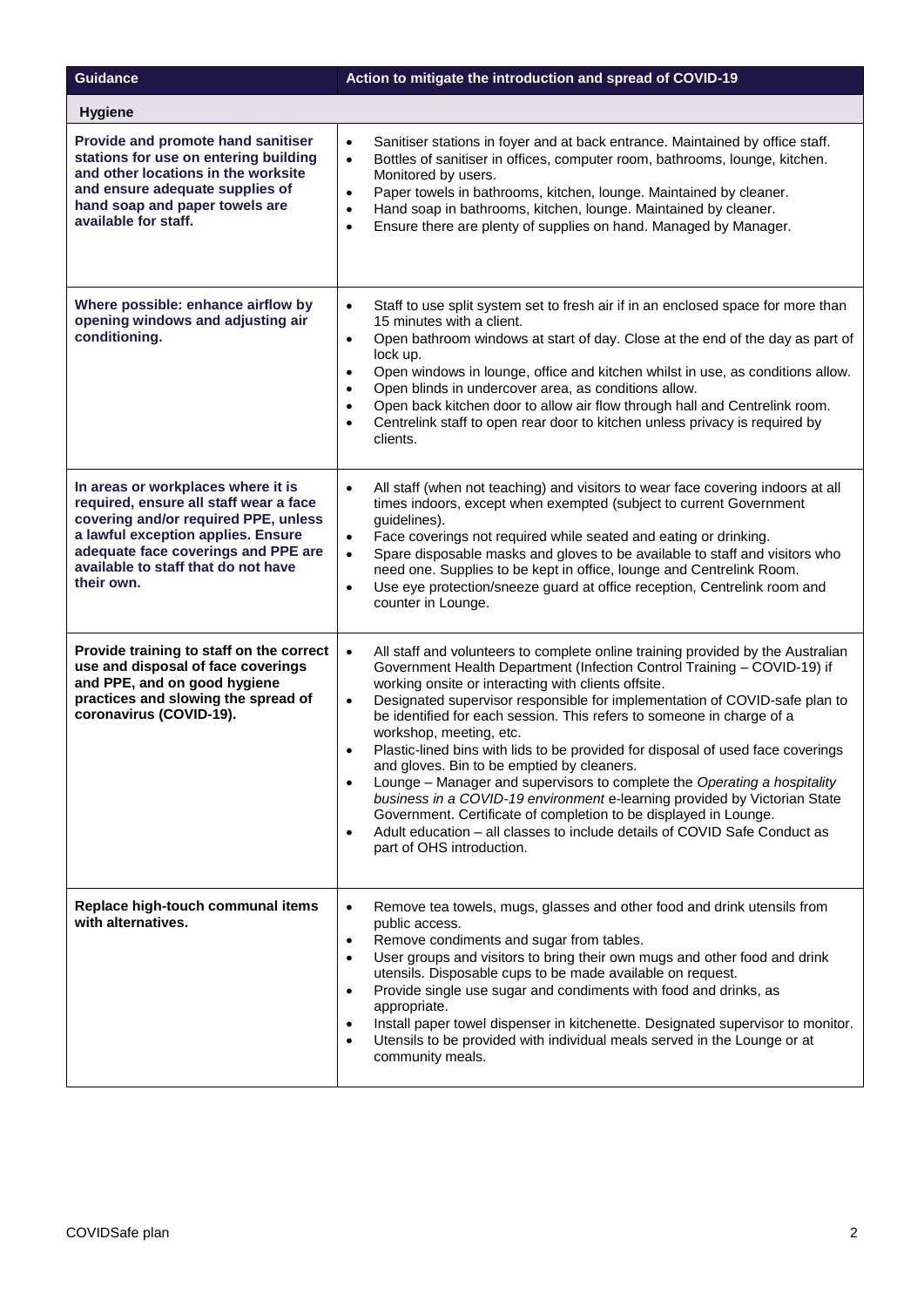| <b>Guidance</b>                                                                                                                                                            | Action to mitigate the introduction and spread of COVID-19                                                                                                                                                                                                                                                                                                                                                                                                                                                                                                                                                                                                                                                                                                                                                                                                                                                                                                                                                                                                                                                                    |
|----------------------------------------------------------------------------------------------------------------------------------------------------------------------------|-------------------------------------------------------------------------------------------------------------------------------------------------------------------------------------------------------------------------------------------------------------------------------------------------------------------------------------------------------------------------------------------------------------------------------------------------------------------------------------------------------------------------------------------------------------------------------------------------------------------------------------------------------------------------------------------------------------------------------------------------------------------------------------------------------------------------------------------------------------------------------------------------------------------------------------------------------------------------------------------------------------------------------------------------------------------------------------------------------------------------------|
| <b>Cleaning</b>                                                                                                                                                            |                                                                                                                                                                                                                                                                                                                                                                                                                                                                                                                                                                                                                                                                                                                                                                                                                                                                                                                                                                                                                                                                                                                               |
| Increase environmental cleaning<br>(including between changes of staff),<br>ensure high touch surfaces are<br>cleaned and disinfected regularly (at<br>least twice daily). | Maintain a cleaning station in every room, including a cleaning schedule and<br>$\bullet$<br>instructions, cleaning agents and supplies. Maintained by office staff.<br>Users to undertake cleaning at start and finish of session. To be managed by<br>$\bullet$<br>designated supervisor.<br>In situations where people are coming and going (such as the lounge), surfaces<br>$\bullet$<br>they could have contacted to be cleaned between users.<br>Maintain a register of regular cleaning in every room. Maintained by users.<br>$\bullet$<br>Bathroom cleaning and wiping of high touch surfaces to be done by staff twice a<br>$\bullet$<br>day.<br>Manager to monitor compliance with schedule.<br>$\bullet$<br>All dishes to be washed in commercial dishwasher for Lounge and community<br>$\bullet$<br>lunch customers.<br>Office and Centrelink staff to be responsible for cleaning of their own work area<br>$\bullet$<br>at the end of the day including using alcohol wipes for electronic equipment<br>such as keyboards or phones.<br>Pens not to be shared with clients at the sign-in desk.<br>$\bullet$ |
| <b>Ensure adequate supplies of cleaning</b><br>products, including detergent and<br>disinfectant.                                                                          | Cleaners and office staff to monitor and report to Manager.<br>$\bullet$                                                                                                                                                                                                                                                                                                                                                                                                                                                                                                                                                                                                                                                                                                                                                                                                                                                                                                                                                                                                                                                      |

| <b>Guidance</b>                                                                                          | Action to mitigate the introduction and spread of COVID-19                                                                                                                                                                                          |
|----------------------------------------------------------------------------------------------------------|-----------------------------------------------------------------------------------------------------------------------------------------------------------------------------------------------------------------------------------------------------|
| Physical distancing and limiting workplace attendance                                                    |                                                                                                                                                                                                                                                     |
| Ensure that all staff that can and/or<br>must work from home, do work from<br>home.                      | Staff to return to working from the office from November 2020 provided that<br>$\bullet$<br>numbers are monitored and physical distancing between desks can occur.<br>Subject to current Government Guidelines.<br>Manager to monitor.<br>$\bullet$ |
| Establish a system that ensures staff<br>members are not working across<br>multiple settings/work sites. | Not applicable.<br>$\bullet$                                                                                                                                                                                                                        |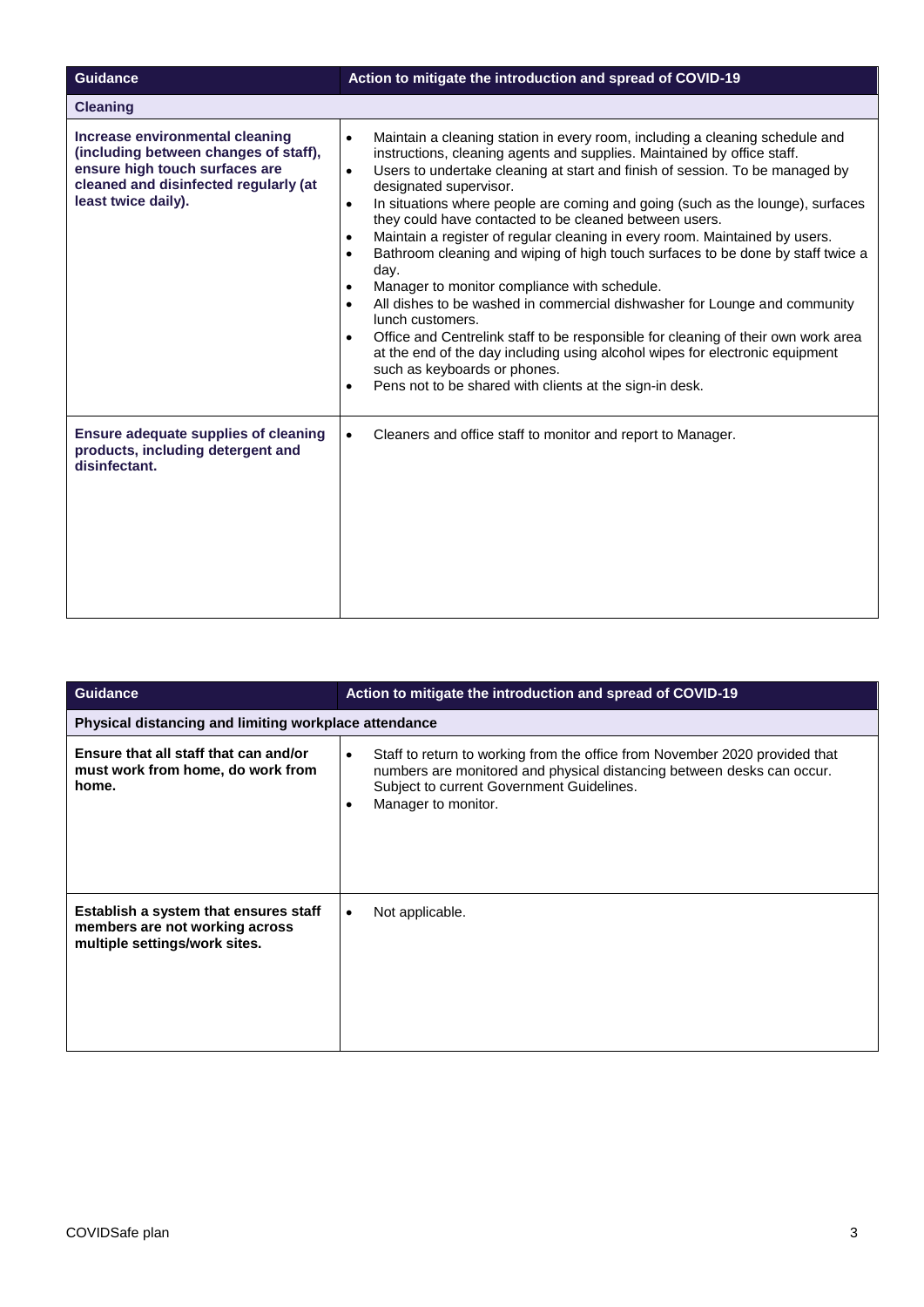| <b>Guidance</b>                                                                                                                                                                                                                                                                                                                                                       | Action to mitigate the introduction and spread of COVID-19                                                                                                                                                                                                                                                                                                                                                                                                                                                                                                                                                                                                                               |
|-----------------------------------------------------------------------------------------------------------------------------------------------------------------------------------------------------------------------------------------------------------------------------------------------------------------------------------------------------------------------|------------------------------------------------------------------------------------------------------------------------------------------------------------------------------------------------------------------------------------------------------------------------------------------------------------------------------------------------------------------------------------------------------------------------------------------------------------------------------------------------------------------------------------------------------------------------------------------------------------------------------------------------------------------------------------------|
| Establish a system to screen workers<br>and visitors before accessing the<br>workplace. Employers cannot require<br>workers to work when unwell.                                                                                                                                                                                                                      | Manager to ensure all staff and volunteers are aware that they should not enter<br>$\bullet$<br>Manna Gum when unwell.<br>Manager to encourage staff and volunteers to look out for signs of illness in<br>$\bullet$<br>others.<br>Temperature checking is conducted for all individuals upon entry to the site.<br>$\bullet$<br>Anyone recording a temperature higher than 37.5 is not permitted entry.<br>Anyone who becomes unwell whilst onsite is requested to leave as soon as is<br>$\bullet$<br>practicable. All areas occupied by the individual will undergo additional<br>cleaning.                                                                                           |
| Configure communal work areas and<br>publicly accessible spaces so that:<br>• there is no more than one worker<br>per four square meters of enclosed<br>workspace<br>• workers are spaced at least 1.5m<br>apart<br>• there is no more than one member<br>of the public per four square meters<br>of publicly available space.<br>Also consider installing screens or | $\bullet$<br>Visitor sign-in system to be used to monitor numbers of people waiting in foyer.<br>If it exceeds maximum number, clients are given a number and asked to wait in<br>their car.<br>Screens and/or barriers installed at public access points. Manager to monitor.<br>$\bullet$<br>Clear limits specified for each space. Signs to be placed in every space<br>$\bullet$<br>indicating limits. Designated supervisor to monitor.<br>Furniture arranged to ensure appropriate spacing. Excess chairs to be removed.<br>$\bullet$<br>Follow current guidelines regarding density requirements in classroom settings<br>$\bullet$<br>from Department of Education and Training. |
| barriers.<br>Use floor markings to provide<br>minimum physical distancing guides<br>between workstations or areas that<br>are likely to create a congregation of<br>staff.                                                                                                                                                                                            | This is not an issue currently because of low numbers of staff and volunteers on<br>$\bullet$<br>site.<br>Manager to implement if needed.<br>$\bullet$                                                                                                                                                                                                                                                                                                                                                                                                                                                                                                                                   |
| Modify the alignment of workstations<br>so that workers do not face one<br>another.                                                                                                                                                                                                                                                                                   | Workstations currently spaced and arranged so that staff face away from each<br>$\bullet$<br>other.                                                                                                                                                                                                                                                                                                                                                                                                                                                                                                                                                                                      |
| Provide training to staff on physical<br>distancing expectations while working<br>and socialising (e.g. during<br>lunchbreaks).                                                                                                                                                                                                                                       | Staff to be reminded of physical distancing requirements as part of COVID<br>$\bullet$<br>training.<br>Manager to monitor.<br>$\bullet$                                                                                                                                                                                                                                                                                                                                                                                                                                                                                                                                                  |
| Review delivery protocols to limit<br>contact between delivery drivers and<br>staff.                                                                                                                                                                                                                                                                                  | Delivery drivers (as with all visitors to the office) not to proceed beyond the<br>$\bullet$<br>counter.                                                                                                                                                                                                                                                                                                                                                                                                                                                                                                                                                                                 |
| Where relevant, ensure clear and<br>visible signage in areas that are open<br>to the general public that specifies<br>maximum occupancy of that space, as<br>determined by the 'four square metre'<br>rule.                                                                                                                                                           | Notices placed at entrance to all rooms and gathering spaces.<br>$\bullet$                                                                                                                                                                                                                                                                                                                                                                                                                                                                                                                                                                                                               |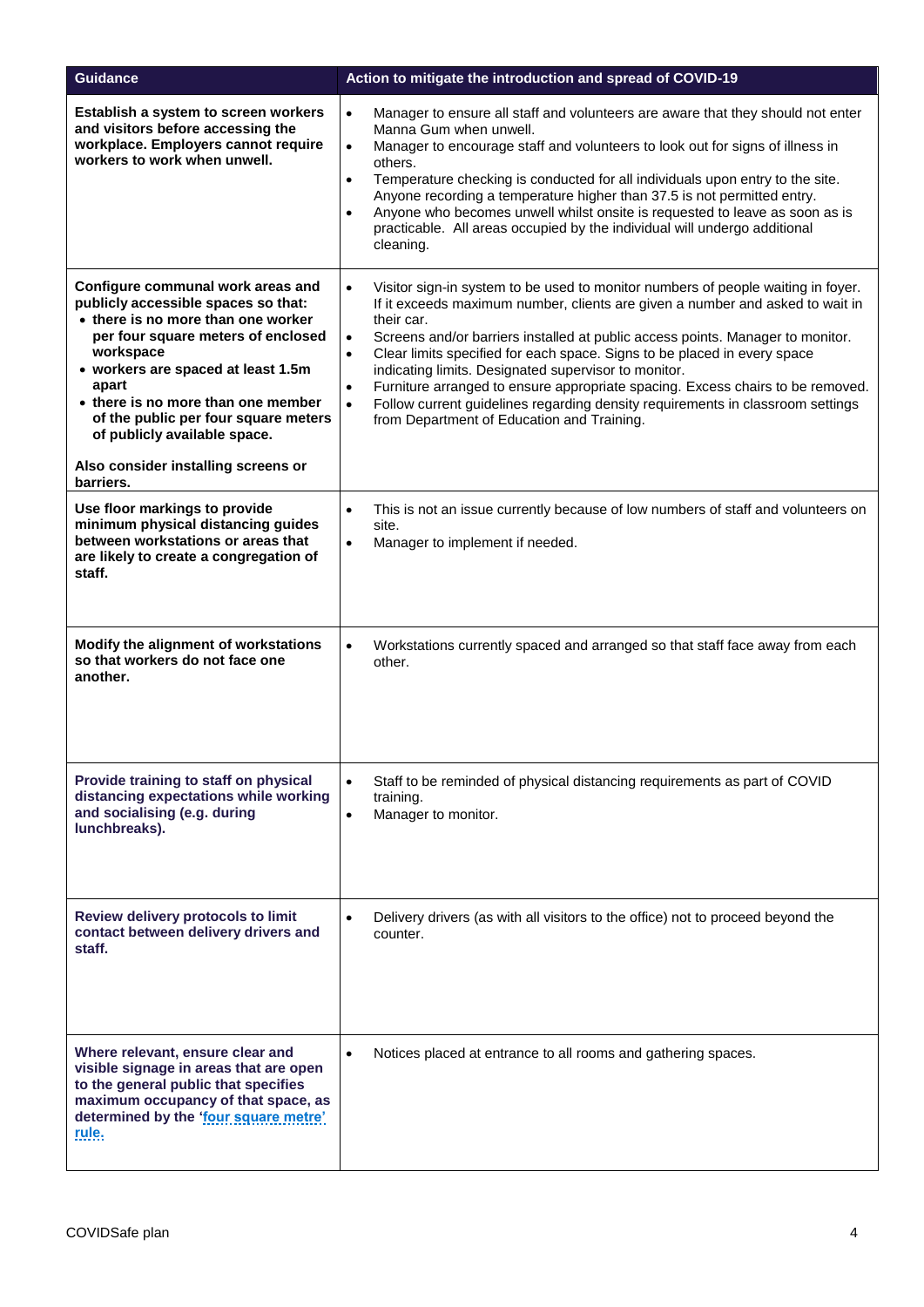| Guidance                                                                                                                                                                                                            | Action to ensure effective record keeping                                                                                                                                                                                                                                                                                       |
|---------------------------------------------------------------------------------------------------------------------------------------------------------------------------------------------------------------------|---------------------------------------------------------------------------------------------------------------------------------------------------------------------------------------------------------------------------------------------------------------------------------------------------------------------------------|
| <b>Record keeping</b>                                                                                                                                                                                               |                                                                                                                                                                                                                                                                                                                                 |
| Establish a process to record the<br>attendance of workers, customers,<br>clients, visitors and workplace<br>inspectors, delivery drivers. This<br>information will assist employers to<br>identify close contacts. | Electronic check-in available at front counter and lounge using Victorian<br>Government system. Manual sign-in also available<br>Volunteers required to sign timesheets as per existing OHS protocols.<br>٠<br>E.R. clients are recorded in SAMIS data entry system, and not required to sign<br>٠<br>in due to client privacy. |
|                                                                                                                                                                                                                     |                                                                                                                                                                                                                                                                                                                                 |
| Guidance                                                                                                                                                                                                            | <b>Action for community events</b>                                                                                                                                                                                                                                                                                              |
|                                                                                                                                                                                                                     |                                                                                                                                                                                                                                                                                                                                 |

• COVIDSafe measures will apply to all offsite community events. • Covid marshals will be required to monitor COVIDSafe procedures

Council and Manna Gum Committee of Management.

• An event management plan will need to be approved by South Gippsland Shire

| <b>Guidance</b>                                                                                                                                                         | Action to prepare for your response                                                                            |
|-------------------------------------------------------------------------------------------------------------------------------------------------------------------------|----------------------------------------------------------------------------------------------------------------|
| Preparing your response to a suspected or confirmed COVID-19 case                                                                                                       |                                                                                                                |
| Prepare or update your business<br>continuity plan to consider the<br>impacts of an outbreak and potential<br>closure of the workplace.                                 | Include in Business Continuity Plan.<br>$\bullet$                                                              |
| Prepare to identify close contacts and<br>providing staff and visitor records to<br>support contact tracing.                                                            | Check register, SAMIS ER records and volunteer/staff timesheets for previous<br>$\bullet$<br>28 days.          |
| Prepare to assess whether the<br>workplace or parts of the workplace<br>must be closed. Prepare to undertake<br>cleaning and disinfection at your<br>business premises. | Identify which areas are at risk of contamination. Use below DHHS<br>$\bullet$<br>recommendations as guidance. |

**COVIDSafe planning is required for all community events. Measures include but are not limited to: density management, record keeping, communications, Covid marshals, event temporary fencing and cleaning** 

**and hygiene.**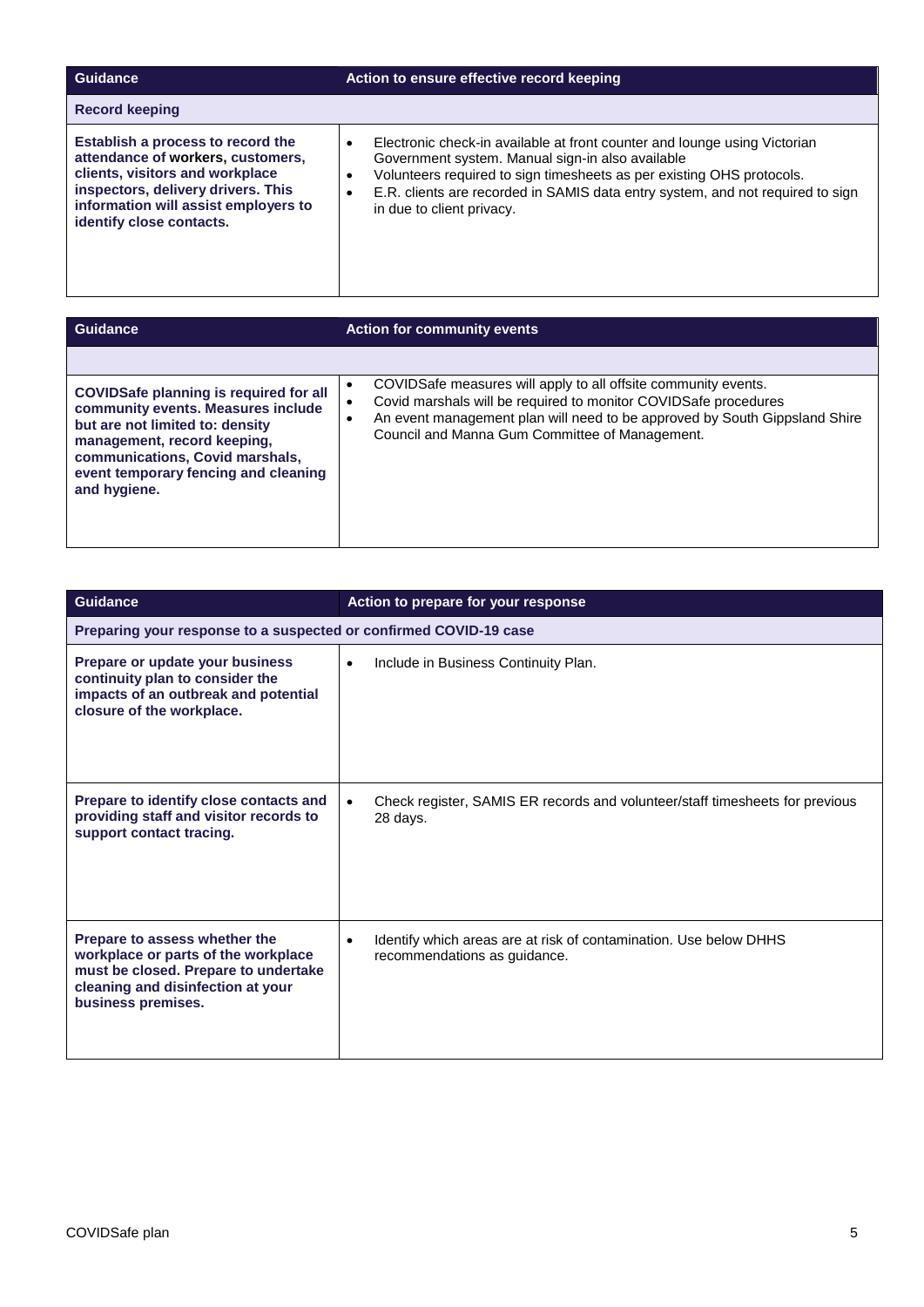| <b>Guidance</b>                                                                                                               | Action to prepare for your response                                                                                                                         |
|-------------------------------------------------------------------------------------------------------------------------------|-------------------------------------------------------------------------------------------------------------------------------------------------------------|
| Prepare for how you will manage a<br>suspected or confirmed case in an<br>worker during work hours.                           | Use below recommendations from DHHS.<br>$\bullet$                                                                                                           |
| Prepare to notify workers and site<br>visitors (including close contacts)                                                     | DHHS and Manager or Committee.<br>$\bullet$                                                                                                                 |
| Prepare to immediately notify<br>WorkSafe Victoria on 13 23 60 if you<br>have a confirmed COVID-19 case at<br>your workplace. | Manager or Committee.<br>$\bullet$                                                                                                                          |
| Prepare to re-open your workplace<br>once agreed by DHHS and notify<br>workers they can return to work.                       | Use established Manna Gum communications including local newspaper,<br>$\bullet$<br>website, newsletter, noticeboards and social media to inform community. |

I acknowledge I understand my responsibilities and have implemented this COVID Safe plan in the workplace.

Signed Rebecca Matthews

Name Rebecca Matthews , Manager

Date 29 November 2021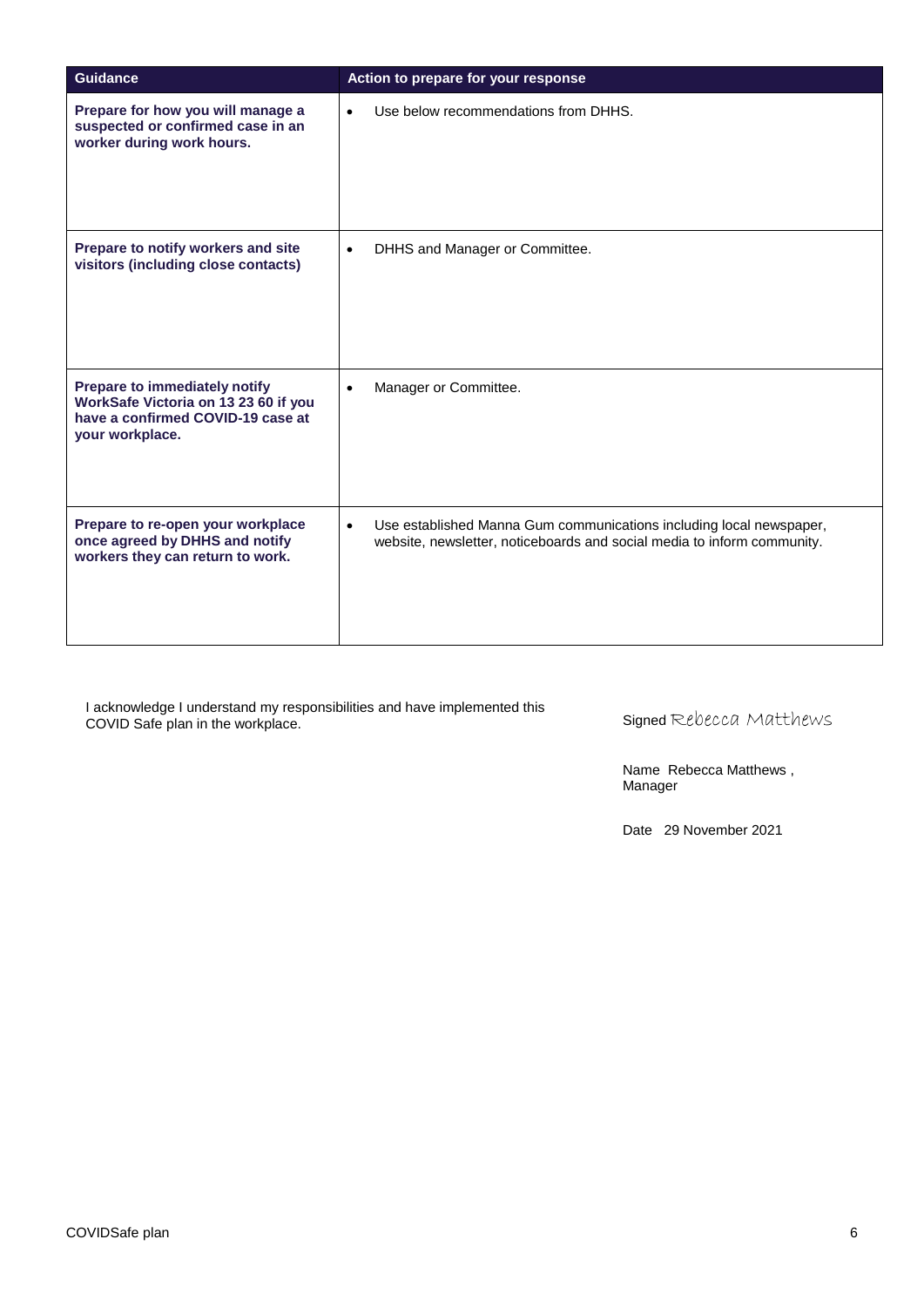## **Background**

Under th[e Workplace Directions,](https://www.dhhs.vic.gov.au/workplace-directions-accessible) employees must notify their employer if they have been diagnosed with COVID-19 and attended the workplace whilst infectious. This means workplaces may be aware of a **confirmed case** linked to their workplace before DHHS have completed their initial processes.

Workplaces may also be aware of a **suspected case** if an employee develops symptoms whilst at work or if the employee notifies their employer that they have developed symptoms and/or are awaiting a COVID-19 test result.

These new obligations have been established to limit further potential exposures to staff, contractors and visitors and to assist in quickly containing any workplace outbreaks that occur.

## **Initial response**

If an employer is advised by an employee that they have symptoms of COVID-19 or are a confirmed case the employer should enquire as to when the employee first developed symptoms. The **infectious period** is taken to be from 48 hours prior to symptom onset up until the point at which the person isolates. The employer should determine whether they attended work during this period.

This document sets out to provide workplaces with the information they need to perform these actions, before contact is made by DHHS.

The response actions required by an employer may include:

- Directing the employee(s) to return home or isolate at the workplace until that can be arranged
- Conduct a risk assessment.
- Close part or all of the workplace.
- Undertake a comprehensive clean of part or all of the workplace.
- Identify and notify workplace related close contacts.
- Liaise with DHHS or their nominee to determine further actions. Requirements for suspected cases

#### **A single suspected case**

A person is a suspected case when they have symptoms compatible with COVID-19 in the absence of an alternative diagnosis. Symptoms include a fever of  $\geq 37.5$ °C, night sweats, chills, acute respiratory infection (such as cough, shortness of breath, sore throat), loss of smell, and/or loss of taste. When there is a single suspected case at a workplace:

- The employee should be supported to leave work to go home/get tested. They should travel by private transport where possible, or by taxi or rideshare if necessary. A mask should be worn. They should not travel by public transport.
- If they are unable to leave immediately, they should be supported to isolate at work, preferably in a separate room. They must wear a mask and remain 1.5m from others at all times.
- The employer must advise the employee to undergo a COVID-19 test and self-isolate until the test result is known.
- Where the suspected case was present at the workplace in the period commencing 48 hours prior to the onset of symptoms, it is possible that they were infectious while at work. Employers must take all practicable steps to manage the risks posed by the suspected case, including appropriate cleaning.
- The employer should ensure cleaning of their personal workspace and any areas in the work premises frequently used by the worker, including high-touch surfaces likely to have been frequented by the suspected case.
- Employers should inform all workers (including the health and safety representative) to be vigilant about the onset of symptoms of COVID-19 and advise all workers to be tested and self-quarantine if they become symptomatic.
- Employers must ensure materials and records are in order to support contact tracing, particularly from the period of 48 hours prior to the onset of symptoms in the suspected case.

It is not necessary to vacate the site (in part of whole) or undertake a risk assessment in response to up to two suspected cases.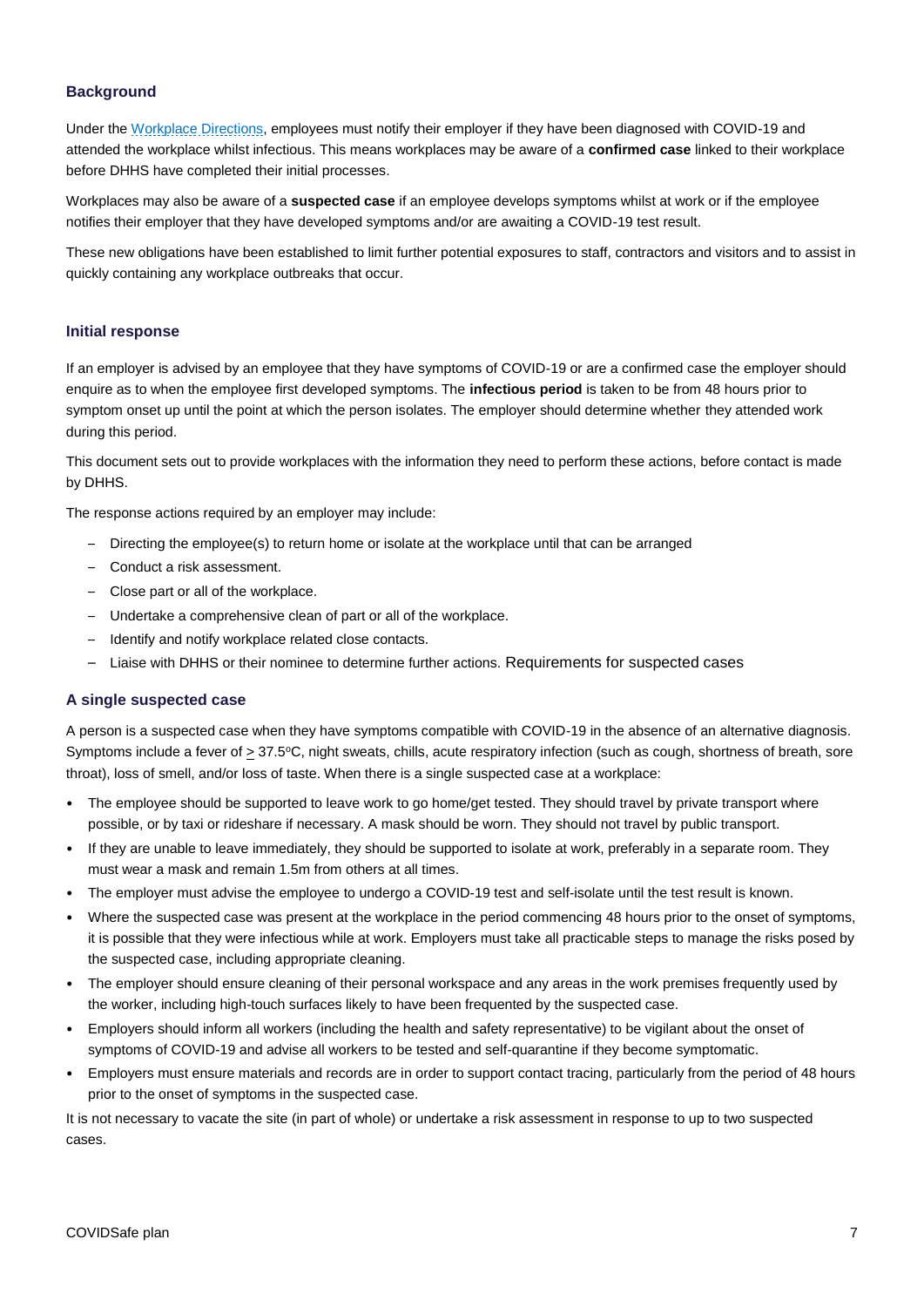## **Multiple suspected cases**

When there are 3 or more suspected cases within a 5-day period, further actions are required. This should be managed as per the requirements for a confirmed case (below) and a risk assessment must be undertaken to inform closure and cleaning. It is not necessary to identify and notify close contacts where there are 3 or more suspected cases – this will only be necessary if a case is confirmed.

In the event that the suspected case(s) test negative to COVID-19, DHHS will not need to be involved and no further action is required on behalf of the employer or workplace.

## **Requirements for confirmed cases**

A confirmed case is defined as a person who has returned a positive COVID-19 test as per departmental guidelines.

- Employees must disclose to their employer as soon as practicable, after they receive notification that they have tested positive for COVID-19 and they attended the workplace in the infectious period.
- Employers must undertake any further steps required to assure the safety of the employees and the workplace as soon as practicable. This includes:
	- Removing the employee from the work premises if required.
	- Cleaning and disinfecting.
	- Identification and notification of workplace close contacts and provision of close contact details to DHHS.
	- Putting in place appropriate control measures.
- Employers must:
	- Inform all staff at the workplace to be vigilant about the onset of COVID-19 symptoms and at symptom onset to selfisolate and be tested as soon as reasonably practicable.
	- Undertake a risk assessment to inform closure and cleaning requirements (in whole or in part).
	- Undertake a comprehensive clean of the workplace, in whole or part, based on the risk assessment.
	- Identify workplace close contacts associated with the employee's attendance at work
	- Notify those close contacts to quarantine at home for 14 days.
	- Notify DHHS or other entity nominated by the Department, report on actions taken above, provide a copy of risk assessment, provide close contact details, and comply with any further directions from DHHS or WorkSafe as to further closure or cleaning.
- Workplaces must only reopen:
	- Once all obligations under the directions have been complied with; and
	- On the authority of the DHHS Public Health team.

#### **Conducting a risk assessment**

#### **Why is a risk assessment required?**

The aim of the workplace risk assessment is to:

- Inform the actions a workplace needs to take in the event of a suspected cases or a confirmed case at the workplace, in order to reduce the risk of transmission and reduce the risk to others at the workplace.
- Enable rapid decision making and early response to this risk.

The objectives of the workplace risk assessment are to:

- Inform whether the workplace needs to close in part or in whole (or at all).
- Inform the extent of cleaning required (if any).
- Inform whether contact tracing should commence.
- Prepare the workplace to provide further information to DHHS.

#### **In what scenarios is a risk assessment mandatory?**

An employer is required to undertake a risk assessment in the following scenarios: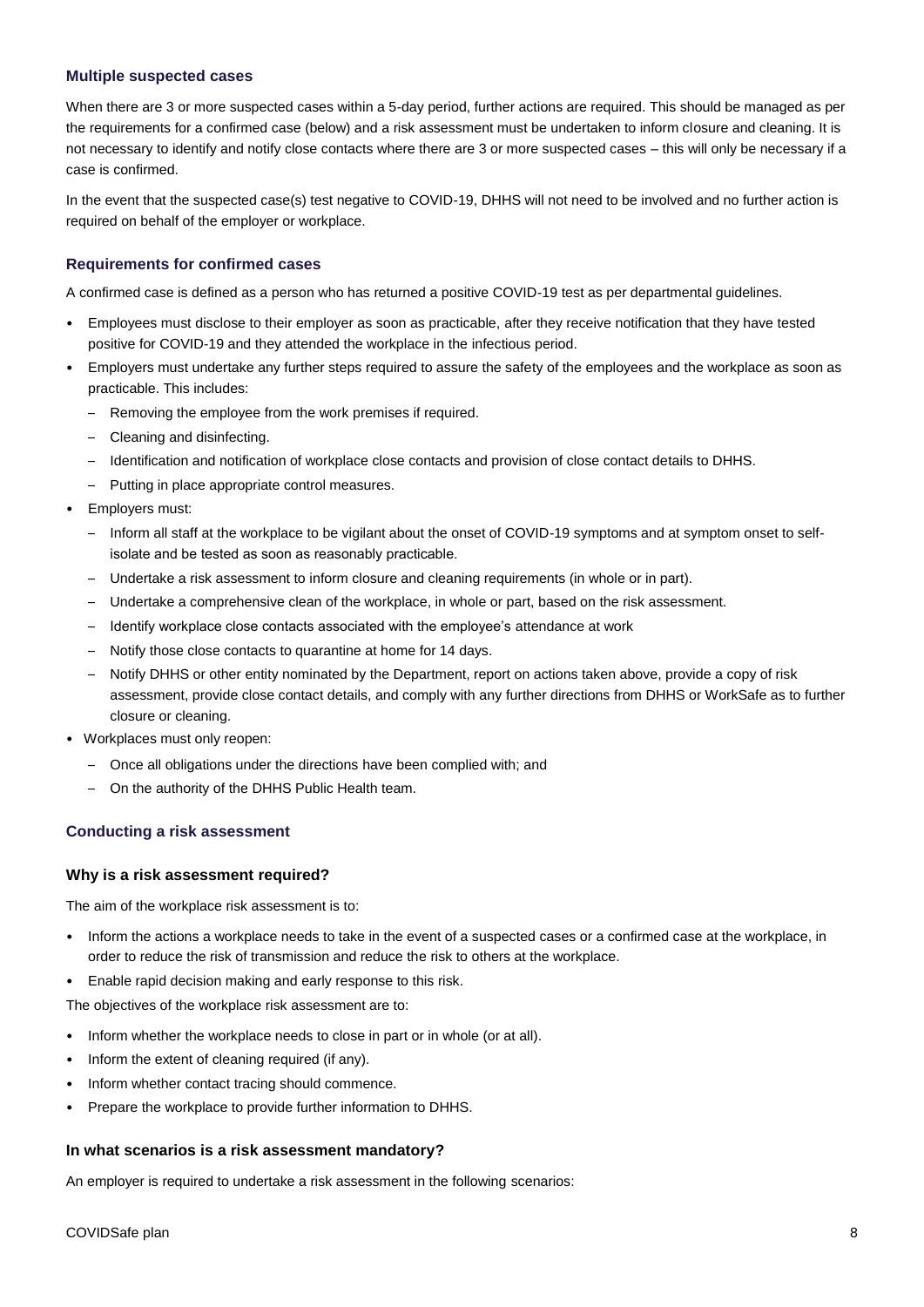- When there are 3 or more suspected cases within a 5-day period.
- When there is a confirmed case who attended work during their infectious period.

The employer must do this as soon as reasonably practicable after they become aware of the suspected (3 or more) or confirmed case (1 or more).

Note – A risk assessment is not required for 1-2 suspected cases. The actions required in response to up to two suspected cases are outlined below.

#### **Who should conduct the risk assessment?**

Each workplace will have their own Occupational Health and Safety (OH&S) systems and procedures in place. The person conducting the risk assessment may be health and safety personnel, the CEO/Managing Director, office manager, or line manager depending on the organisation.

#### **What steps are involved in a risk assessment?**

In undertaking the risk assessment, the employer must consider:

- The extent to which the worker has had contact with other staff, contractors, visitors or customers during their infectious period.
- How essential it is to continue operations until the risk is managed.
- The extent to which staff, contractors, visitors or customers would need to use areas of the worksite the worker had been in.

To facilitate the above, the employer will need to collect details from the affected employee, including their date of symptom onset and the dates, locations and details of their movements in the workplace during their infectious period (see **Appendix 1**).

A risk assessment should be performed for each identified suspected or confirmed case. Where there is more than one case, consolidate the information in determining the risk assessment outcome (see **Appendix 2**).

The information collected as part of the risk assessment should be stored securely and should be provided to DHHS or other entity nominated by the Department.

#### **Workplace closure**

The information gathered using the checklist in **Appendix 1** should be used to determine which parts of the workplace need to be vacated for cleaning and disinfection, whilst awaiting further review and advice by DHHS (if necessary).

Possible outcomes:

- 1. Full closure (whole site vacated).
- 2. Partial closure (part of site vacated).
- 3. Continue operations as usual.

Unless it is unreasonable to do so:

- All areas used or likely to have been used by the suspected or confirmed case must be vacated for cleaning and disinfection whilst awaiting further instruction and review by DHHS.
- If any parts of the workplace remain open, the employer must ensure these areas do not pose any ongoing risk of transmission to other staff, visitors or contractors who visit the site.
- If this cannot be achieved, or if suspected or confirmed case has accessed multiple areas across the site that cannot be effectively and safely vacated for cleaning and disinfection, the whole site must be vacated until further assessment by DHHS.

#### **Cleaning and disinfection**

Advice on cleaning is available at:

<https://www.dhhs.vic.gov.au/cleaning-and-disinfecting-reduce-covid-19-transmission-tips-non-healthcare-settings>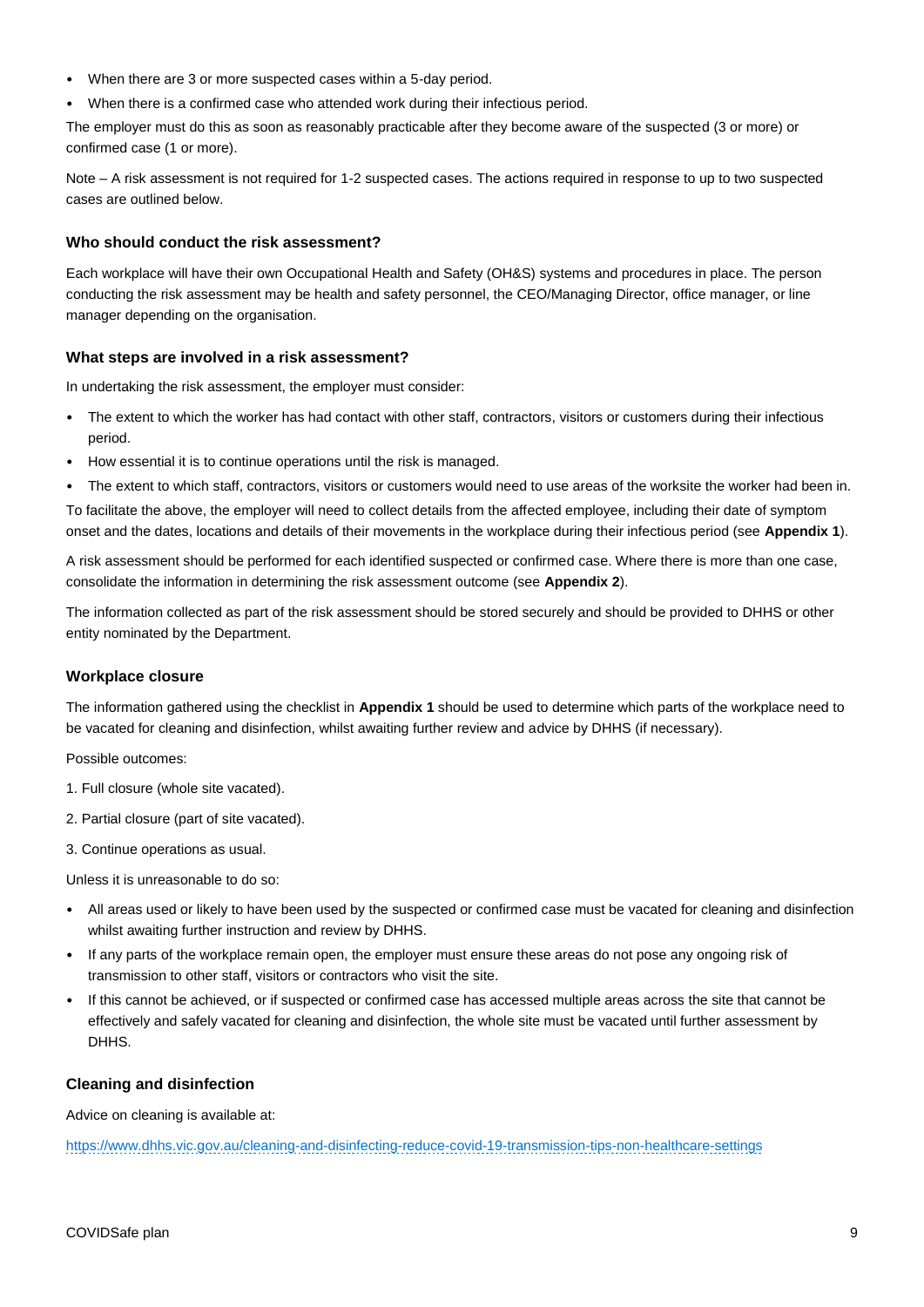[https://www.dhhs.vic.gov.au/preventing-infection-workplace-covid-19#how-to-clean-and-disinfect-after-a-covid-19-case-in-the](https://www.dhhs.vic.gov.au/preventing-infection-workplace-covid-19#how-to-clean-and-disinfect-after-a-covid-19-case-in-the-workplace)[workplace](https://www.dhhs.vic.gov.au/preventing-infection-workplace-covid-19#how-to-clean-and-disinfect-after-a-covid-19-case-in-the-workplace)

## **Communications**

Following the identification of a suspected or confirmed case, workplaces should ensure there is appropriate communication to staff, contractors, visitors and customers, and other relevant stakeholders.

This may include:

- Notification that there has been a suspected or confirmed case (noting it is not appropriate to disclose the identity of unwell individuals).
- Informing all workers (including health and safety representatives) to be vigilant about the onset of COVID-19 symptoms and to self-quarantine if they become unwell.
- Notifying close contacts, directing them to leave the work premises and advise them to self-quarantine
- Contacting DHHS to notify of the actions undertaken, provide a copy of the risk assessment, to provide contact details of identified close contacts.

The workplace must comply with any further directions given by DHHS or Worksafe.

## **Contract tracing**

Once the risk assessment is complete, and the workplace (or part of site) closed and vacated, the employer should identify and notify close contacts.

The following section provides guidance on how to identify and notify close contacts associated with the cases attendance at work.

Note that DHHS perform the contact tracing for the other close contacts of the confirmed case (e.g. family, personal and other close contacts). The workplace is only required to identify and notify contacts associated with the worker's attendance at work.

#### **Close contact definition**

A close contact is someone who had greater than 15 minutes face-to-face, cumulative, or the sharing of a closed space for more than two hours, with a confirmed case during their infectious period. The case's infectious period commences 48 hours prior to onset of symptoms (or if asymptomatic, 48 hours prior to test date).

## **Exceptions**

Except in a healthcare setting, (where additional Infection Prevention Control precautions apply) persons wearing face masks or other personal protective equipment (PPE) are still considered 'close contacts' if they meet the close contact definition.

In some circumstances, such as in higher risk settings and where there is evidence of transmission, DHHS may expand the criteria for a close contact in that workplace (e.g. everyone working the same shift as the case may be classified as a close contact even if they do not meet the above criteria). This will be determined by DHHS on a case by case basis.

#### **Process**

Determine what staff members, contractors, visitors or other persons at the workplace may have had close contact with the case during their infectious period. This may involve checking rosters, time sheets, sign-in sheets and visitors logs to determine who may have had contact with the case. Workplaces are required to keep a[n attendance register](https://www.business.vic.gov.au/__data/assets/word_doc/0006/1920723/COVID-workplace-attendance-register.docx) to assist this process. For every employee or visitor to the workplace meeting the criteria for a close contact, record their name, contact details and other relevant information in th[e close contacts spreadsheet](https://www.dhhs.vic.gov.au/covid-19-close-contacts-spreadsheet-victorian-workplaces-xls) <https://www.dhhs.vic.gov.au/covid-19-close-contacts-spreadsheetvictorian-workplaces-xls> in as much detail as is available.

Note that the employer cannot disclose the identity of the case to other employees, unless the case gives permission for them to do so.

Once the list of potential close contacts is complete, the employer must contact the workplace close contacts to notify them that they are a close contact of a confirmed case and inform them that they need to isolate for 14 days. The 14-day period commences from the day of their last contact with the confirmed case.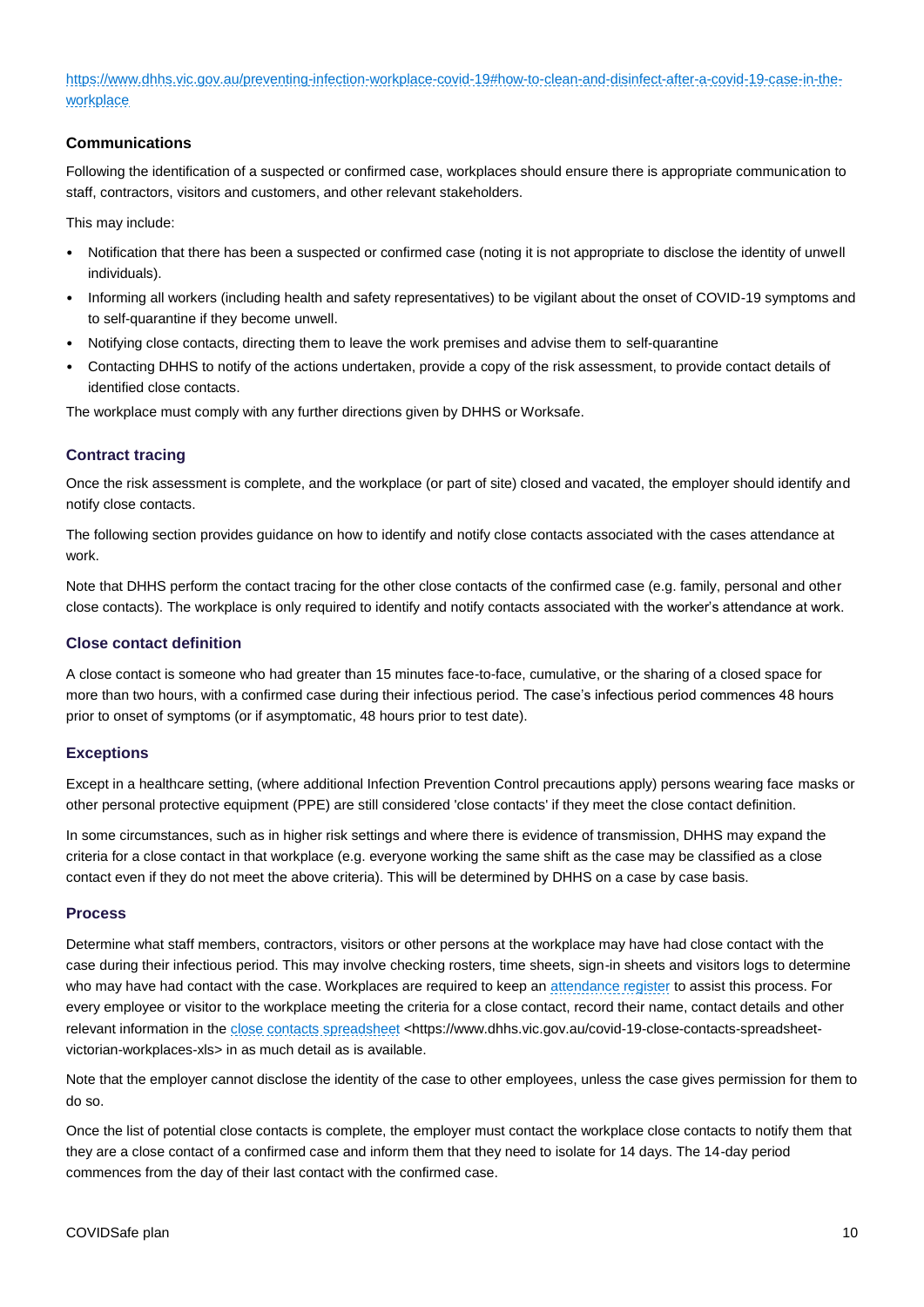## **Notifying close contacts**

It is preferable for employers to telephone to notify close contacts, however use of text messages is also acceptable. It is important that it is done as soon as possible to ensure workers are quarantined.

The employer should inform them that DHHS will contact them via text message with further information, and that they should seek testing if they develop any symptoms consistent with COVID-19. The employer should support the close contacts to exclude themselves from work and must not let them attend the workplace.

The following message should be sent:

*You have been assessed as a close contact of a confirmed case of coronavirus (COVID-19) through your attendance at [insert name of worksite/business]. You are required to self-quarantine for 14 days from [insert date]. The Department of Health and Human Services will contact you via text message to confirm the details of your required quarantine period, and to provide you with further information. You must isolate at home and must not attend work during this time. If you develop symptoms consistent with COVID-19 you should get tested. Please see th[e DHHS close contacts factsheet"](https://www.dhhs.vic.gov.au/novel-coronavirus-close-contact-what-you-need-know).*

The employer should distribute the DHHS close contacts factsheet to the workplace close contacts. For further information see: <https://www.dhhs.vic.gov.au/novel-coronavirus-close-contact-what-you-need-know>

## **Notifying DHHS**

Employers should notify DHHS by sending the completed risk assessment and close contact spreadsheet to [COVIDEmployerNotifications@dhhs.vic.gov.au](mailto:COVIDEmployerNotifications@dhhs.vic.gov.au) as soon as is practicable when there is a confirmed case of COVID-19 that has been infectious at the workplace. Employers can call **1300 651 160** if they do not hear from DHHS within 24 hours following notification.

## **Re-opening**

Following review of the initial actions by the employer, DHHS will work with the workplace to determine when it is safe to reopen. This may involve putting in place additional control measures to minimise the risk of further cases or transmission. DHHS will provide final approval that the workplace can reopen.

Workplaces can generally reopen once:

- All workplace close contacts have been identified, notified and are isolating.
- The workplace has been comprehensively cleaned.
- Appropriate control measures are in place to minimise further transmission.
- A 'clean' workforce is available to return to work (i.e. employees that are not close contacts or cases and therefore do not need to be in isolation).
- DHHS has authorised the reopening.

Employees who are close contacts will not be able to return to work until they have completed their 14-day quarantine period, provided they have no symptoms of COVID-19 and have not returned a positive test result in the interim. All identified close contacts will be required to undertake a COVID-19 test at day 11 or after of their quarantine period. They will require a negative result prior to their quarantine ending.

## **More information**

Call the Department of Health and Human Services on to discuss any questions you have. If you need a translator first call 131 450, then request the to be put through to the department on 1300 651 160.

Information on public health directions applying to employers is available at:

• [https://www.business.vic.gov.au/disputes-disasters-and-succession-planning/covid-safe-business/creating-a-covid-safe](https://www.business.vic.gov.au/disputes-disasters-and-succession-planning/covid-safe-business/creating-a-covid-safe-workplace)[workplace.](https://www.business.vic.gov.au/disputes-disasters-and-succession-planning/covid-safe-business/creating-a-covid-safe-workplace)

You can also refer to the following guidance: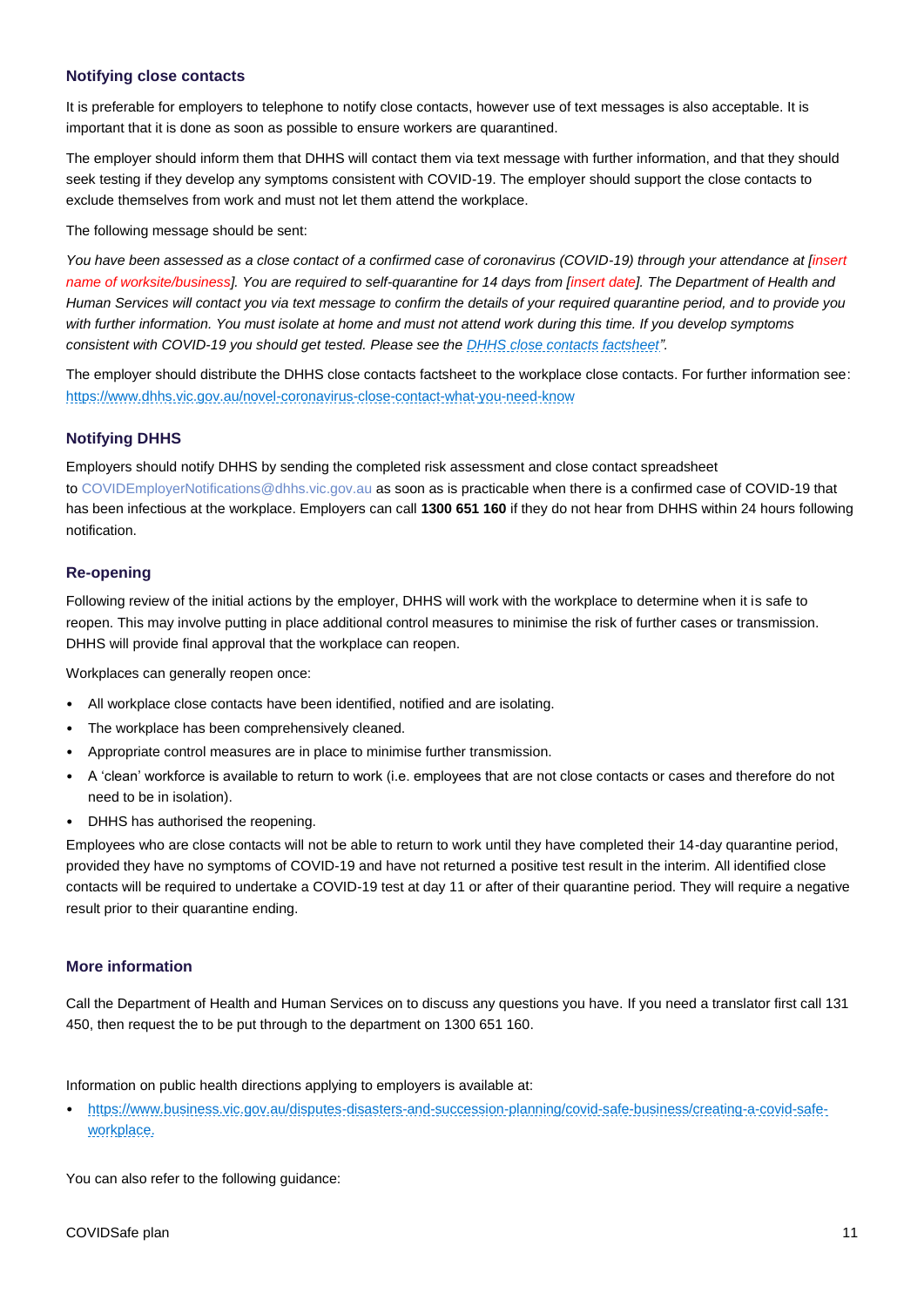- [WorkSafe: Managing COVID-19 risks –](https://www.worksafe.vic.gov.au/managing-coronavirus-covid-19-risks-face-coverings-workplaces) face coverings in workplaces
- [DHHS: Preventing](https://www.dhhs.vic.gov.au/preventing-infection-workplace-covid-19) infection in the workplace
- DHHS: Preparing for a case of coronavirus [\(COVID-19\)](https://www.dhhs.vic.gov.au/sites/default/files/documents/202007/preparing-for-a-case-of-covid-19-in%20your-workplace-guidance-covid-19.docx) in your workplace
- DHHS: Planning and responding to cases of coronavirus [\(COVID-19\)](https://www.dhhs.vic.gov.au/planning-and-responding-coronavirus-covid-19)
- DHHS: Cleaning and disinfecting to reduce COVID-19 [transmission](https://www.dhhs.vic.gov.au/cleaning-and-disinfecting-reduce-covid-19-transmission-tips-non-healthcare-settings)
- WorkSafe: [Other relevant industry specific guidance](https://www.worksafe.vic.gov.au/coronavirus-covid-19)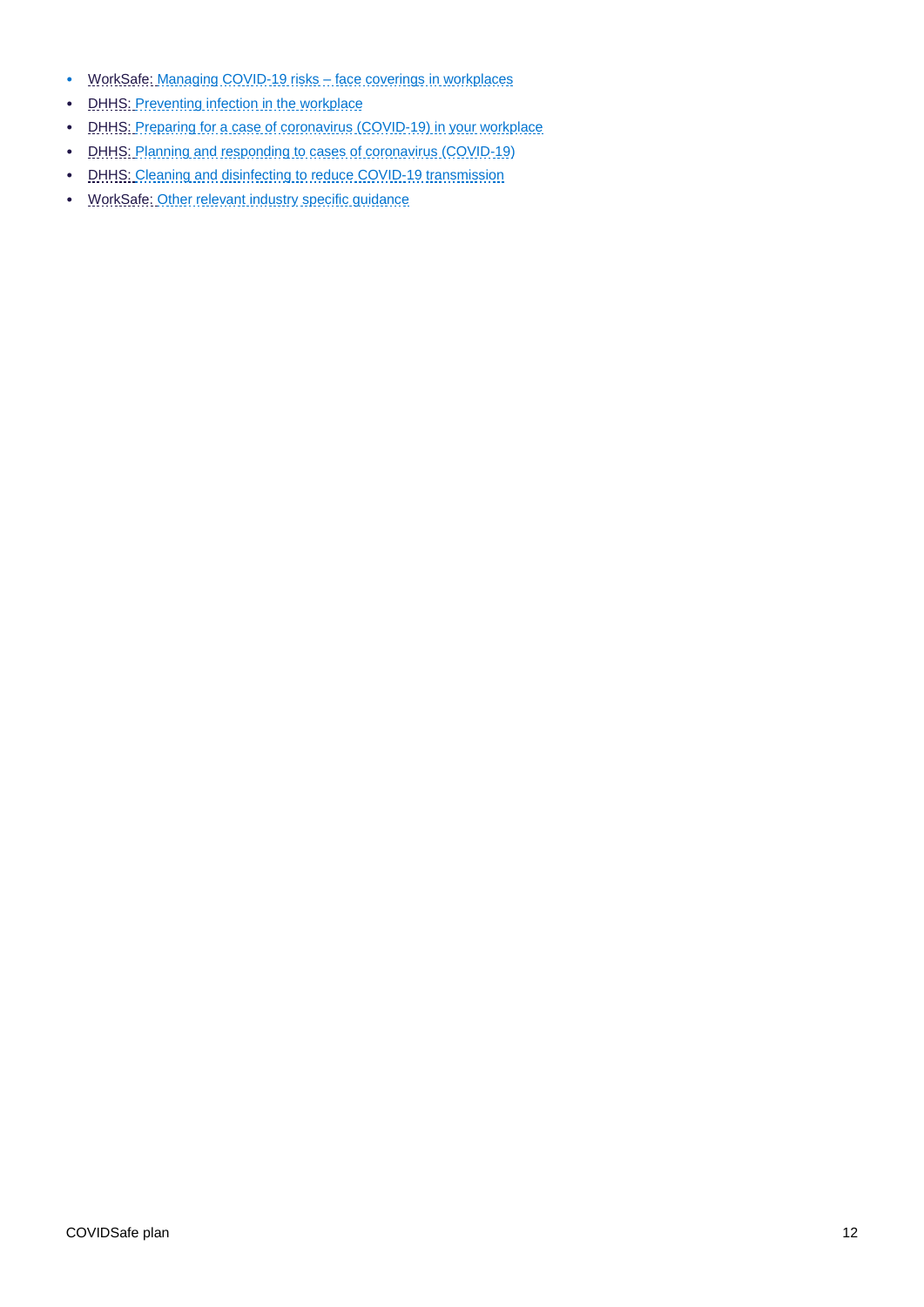## **Employer COVID-19 notification form**

| <b>Workplace details</b>      |  |
|-------------------------------|--|
| Name                          |  |
| Address                       |  |
|                               |  |
| Type of workplace             |  |
| Phone number                  |  |
| Key workplace contact         |  |
| Name                          |  |
| Job title                     |  |
| Phone number                  |  |
| Email                         |  |
| <b>Confirmed case details</b> |  |
| Name                          |  |
| Date of birth                 |  |
| Address                       |  |
|                               |  |
| Phone number                  |  |
| Date of positive test         |  |
| Date/time of symptom          |  |
| onset                         |  |
| Attended work during          |  |
| infectious period (Yes/No)    |  |

Note: infectious period = 48 hours before symptom onset (for asymptomatic cases, taken as 48 hours prior to test date).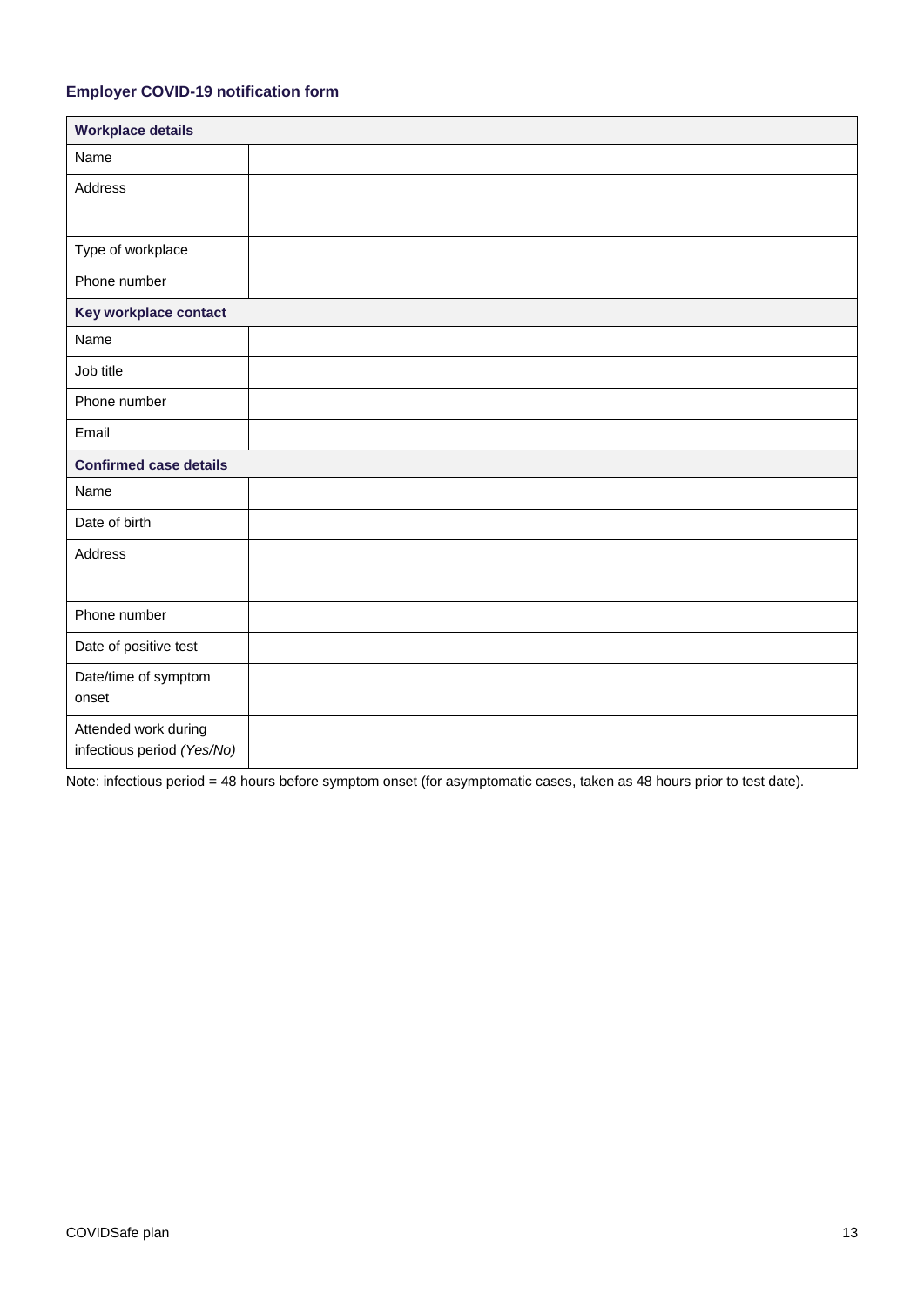## **Workplace risk assessment**

| <b>Workplace risk assessment</b>                                                                                                                                                                                                                                                                                             |  |
|------------------------------------------------------------------------------------------------------------------------------------------------------------------------------------------------------------------------------------------------------------------------------------------------------------------------------|--|
| Information about the case(s)                                                                                                                                                                                                                                                                                                |  |
| Determine the infectious period The infectious<br>period is taken as 48 hours before symptom<br>onset.                                                                                                                                                                                                                       |  |
| Find out when the individual developed<br>symptoms. If they did not have symptoms, the<br>infectious period commences 48 hours prior to<br>when the test (swab) was taken.                                                                                                                                                   |  |
| Determine the possible exposure times. Dates<br>and times individual(s) attended the workplace<br>during their infectious period.                                                                                                                                                                                            |  |
| Determine the work area or sites used by the<br>individual during those times:                                                                                                                                                                                                                                               |  |
| Where possible, include approximate<br>duration of time spent in each location or<br>area within a site (e.g. specific rooms or<br>spaces within a larger building, whether<br>enclosed or outdoors etc.).<br>Were there any areas where it is less likely<br>the individual was able to physically<br>distance from others? |  |
| Communal facilities or shared areas used or<br>likely to have been used by the individual (e.g.<br>hallways, lifts, bathrooms, tea rooms, kitchens,<br>meeting rooms etc.).                                                                                                                                                  |  |
| Food and drink outlets or onsite shops used by<br>the individual.                                                                                                                                                                                                                                                            |  |
| Assess if there has been close contact by the<br>case with others on breaks (including smoking<br>breaks), before and after work, in car parks<br>and in transit to and from work (e.g.<br>carpooling). Close contact in these<br>circumstances will also determine whether a<br>person is a close contact.                  |  |
| <b>Temporal factors</b>                                                                                                                                                                                                                                                                                                      |  |
| Assess the timing and shifts worked by the<br>case. Determine how many people may have<br>been exposed to the case. Was there a<br>crossover (contamination) between the shift<br>the case worked and the shift before/after? Are                                                                                            |  |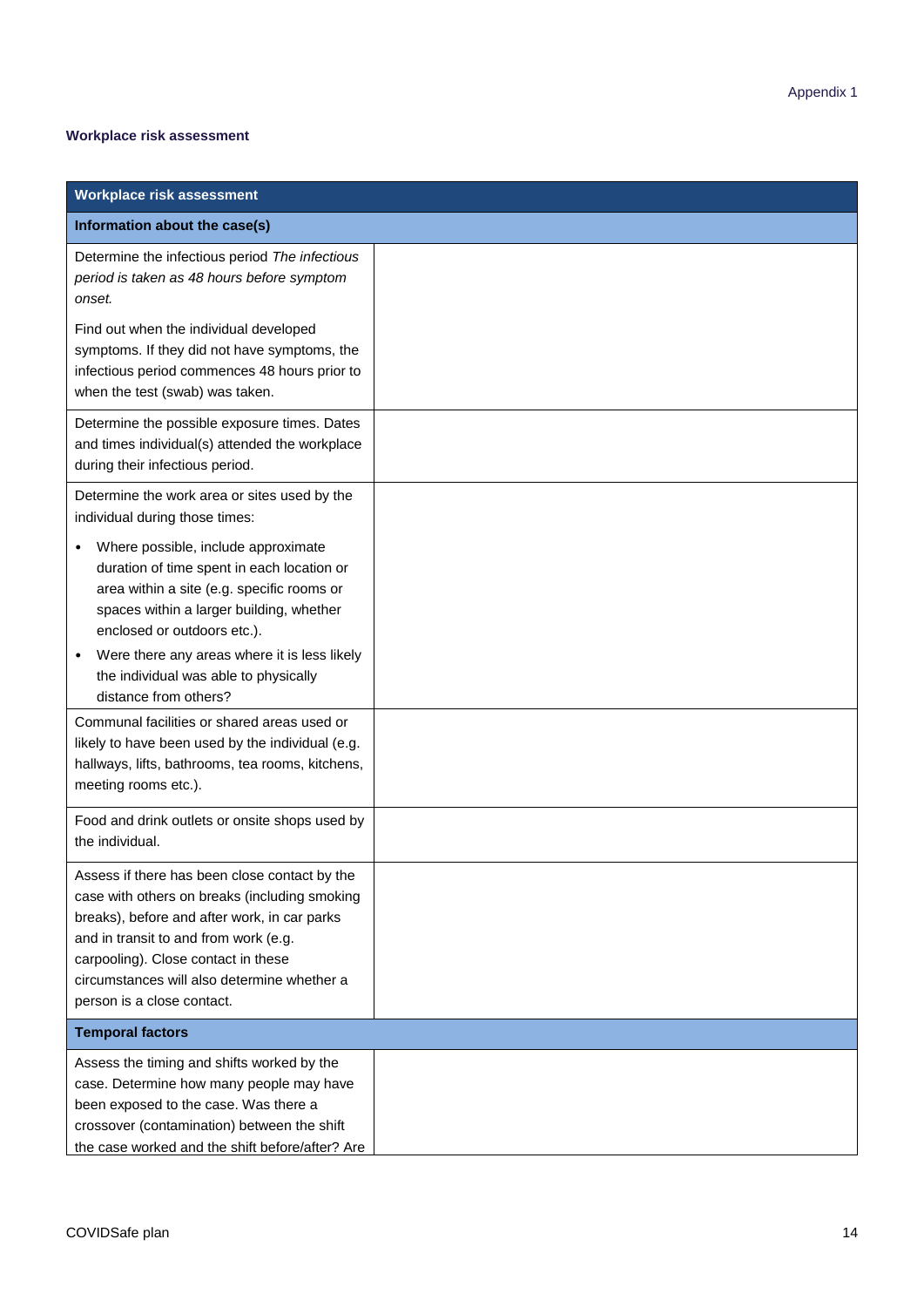| there household contacts of the case on other<br>shifts?                                                                                 |  |
|------------------------------------------------------------------------------------------------------------------------------------------|--|
| <b>Work site layout</b>                                                                                                                  |  |
| Can the area used by the individual be reliably<br>closed for cleaning whilst maintaining<br>operations in another part of the worksite? |  |
| <b>Other site considerations</b>                                                                                                         |  |
| Identify any unique site management<br>requirements.                                                                                     |  |
| For example:                                                                                                                             |  |
| Animal welfare and management<br>٠<br>considerations associated with site closure<br>and/or cleaning.                                    |  |
| Requirement of exposed key workers to<br>$\bullet$<br>carry out vital tasks to keep essential<br>services running.                       |  |
| Critical need for workplace to remain open.                                                                                              |  |